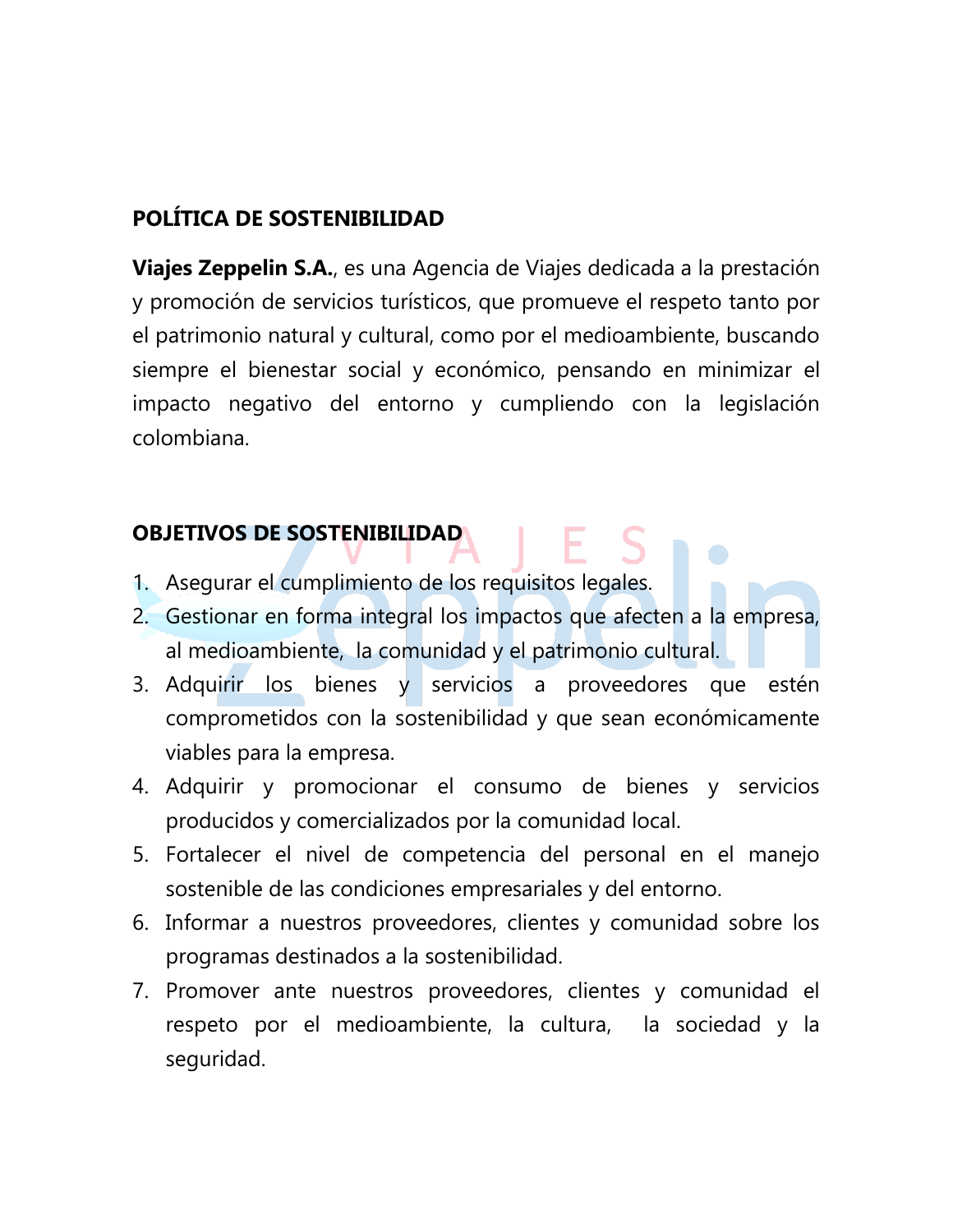- 8. Manejar responsablemente la información acerca de los diferentes atractivos y actividades relacionadas con el patrimonio natural y cultural del país y promover su visita.
- 9. Participar activamente con la comunidad.
- 10. Aplicar buenas prácticas en sostenibilidad.

# **CÓDIGO DE ÉTICA**

En cumplimiento de la ley 679 de 2001 y la resolución 3840 de 2009, la agencia de viajes **VIAJES ZEPPELIN S.A.**, se acoge al código de conducta con el fin de proteger a los menores de edad de la explotación sexual.

Con el fin de cumplir lo anterior hemos definido las siguientes directrices:

- Todas nuestras actividades y operaciones, rechazan cualquier clase de explotación sexual de niños.
- Rechazamos la explotación laboral infantil.
- Rechazamos la discriminación de raza o género.
- Los funcionarios de la agencia de viajes **VIAJES ZEPPELIN S.A.** no promoveremos establecimientos donde los menores estén expuestos directa o indirectamente al comercio sexual.
- Comunicaremos oportunamente a la policía local y/o autoridades competentes, los casos de comercio sexual con menores que se perciban o detecten y a los proveedores que desarrollen prácticas relacionadas con este aspecto.
- Comercializaremos nuestros productos sin publicidad engañosa y sin involucrar prácticas indebidas con niños o adolescentes.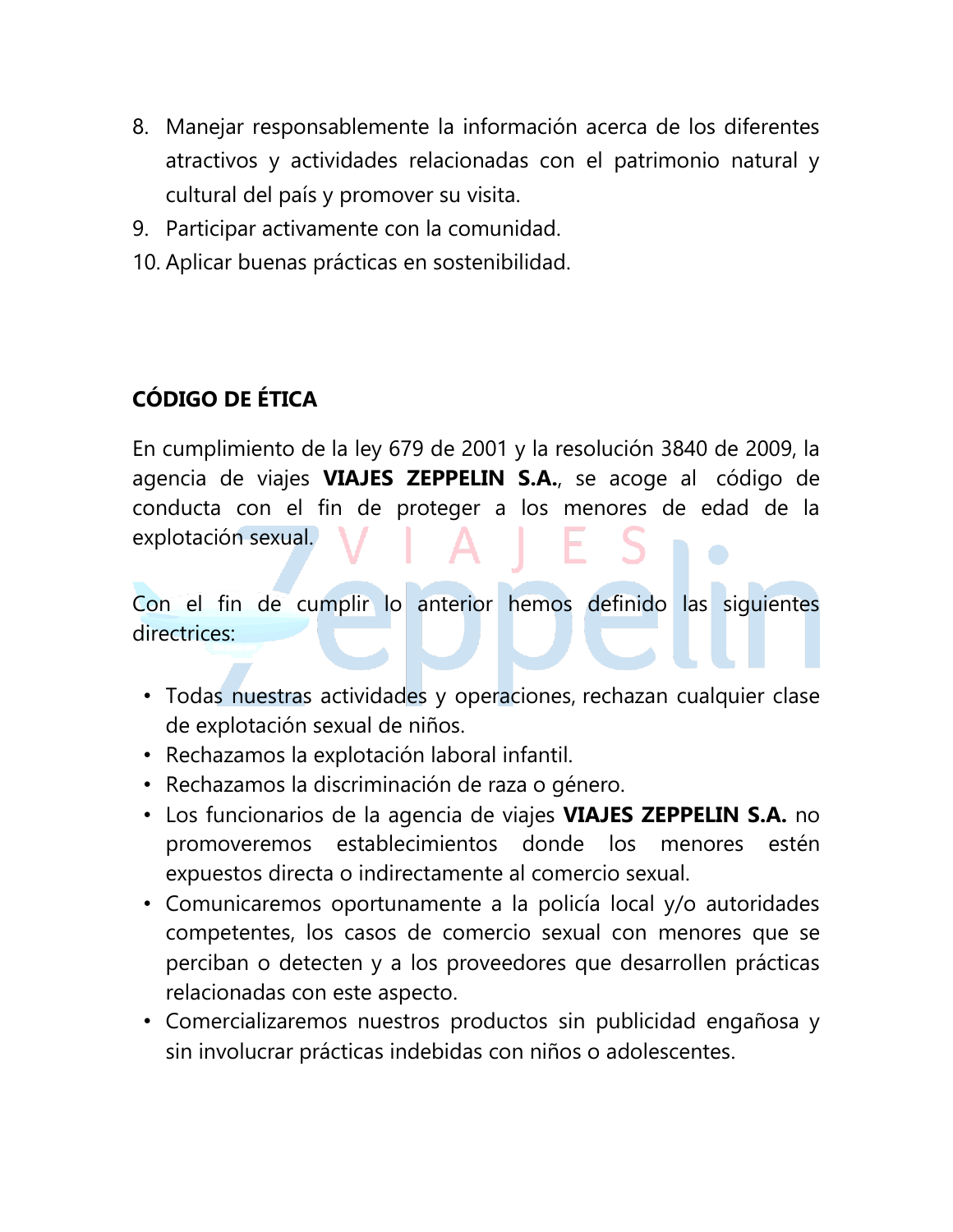- Concientizaremos y divulgaremos al público que la explotación sexual de menores es un delito.
- Condenamos todas las formas de explotación sexual con niños y apoyamos todas las acciones legales para prevenir y castigar estos delitos.
- Solicitamos a los clientes, proveedores, socios y a otras agencias que rechacen la participación en la explotación sexual de menores y que informen sobre todos los casos de explotación sexual de niños de los que tengan conocimiento.

#### SUSTAINABILITY POLICY

Viajes Zeppelin S.A., Travel Agency works to the provision and promotion of tourism services, which encourages respect for both natural and cultural heritage, such as the environment, always seeking to ensure the social and economic welfare, tending to minimize the negative impact of the environment and following the Colombian law.

VIAIES.

#### SUSTAINABILITY GOALS

Ensuring fulfill legal requirements.

Manage comprehensively every necessary aspect affecting the company, the environment, community and cultural heritage.

Procure goods and services from suppliers who are committed to sustainability and economically viable for the company.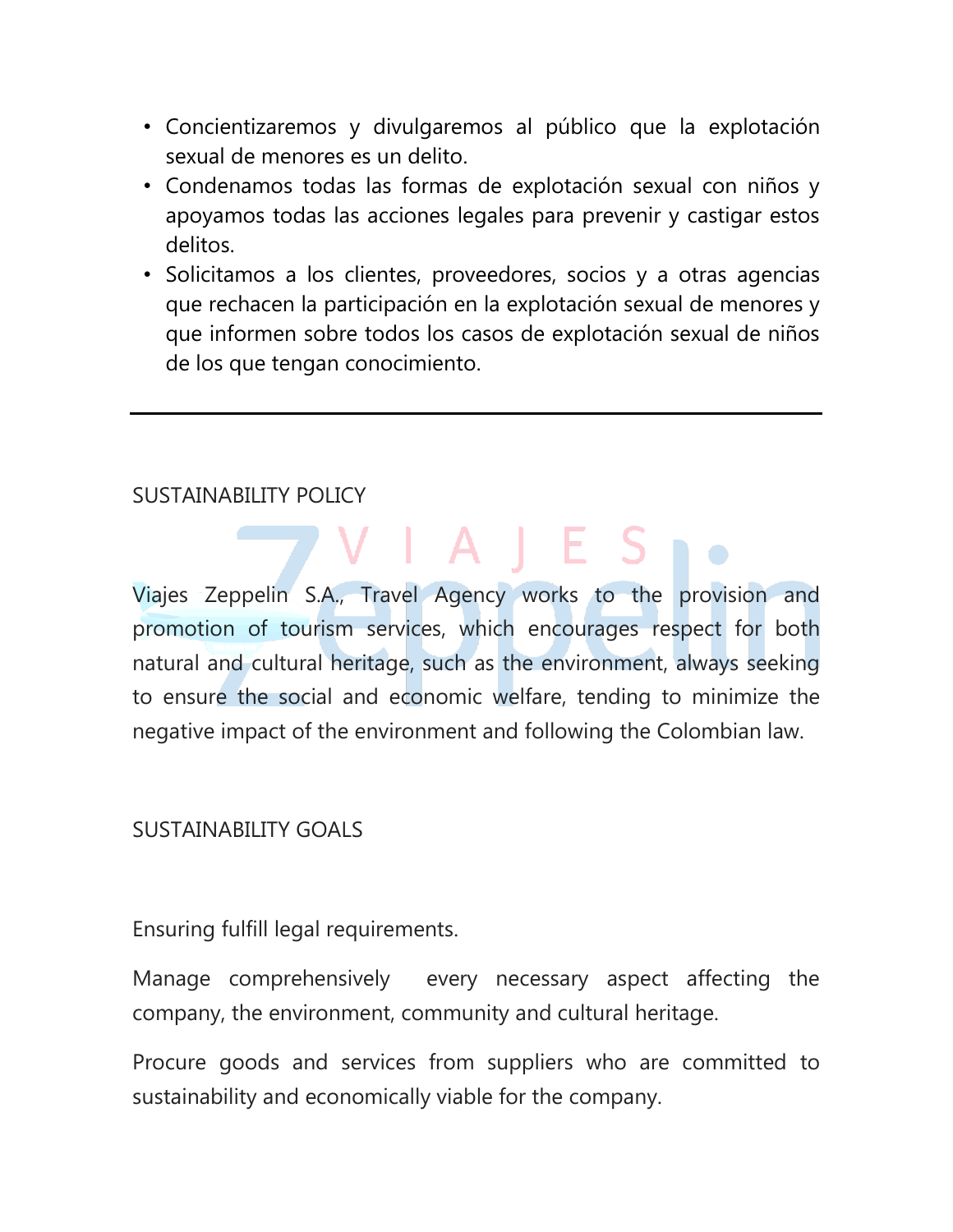Acquire and promote the consumption of goods and services produced and sold by the local community.

Strengthen the level of staff competence in the sustainable management of business conditions and the environment.

Inform our suppliers, customers and community about programs for sustainability.

Promote to our suppliers, customers and community respect for the environment, culture, society and security.

Responsibly manage the information brings over the different attractions and related natural and cultural heritage of the country and promote his visit activities.

Take part actively with the community.

Apply best practices in sustainability.

### CODE OF ETHICS

In observance of the law 679 of 2001, resolution 3840 of 2009, VIAJES ZEPPELIN S.A. travel agency, adheres to the code of conduct in order to protect minors from sexual exploitation.

In order to comply with the foregoing we have defined the following guidelines:

• All our activities and operations, reject any kind of sexual exploitation of children.